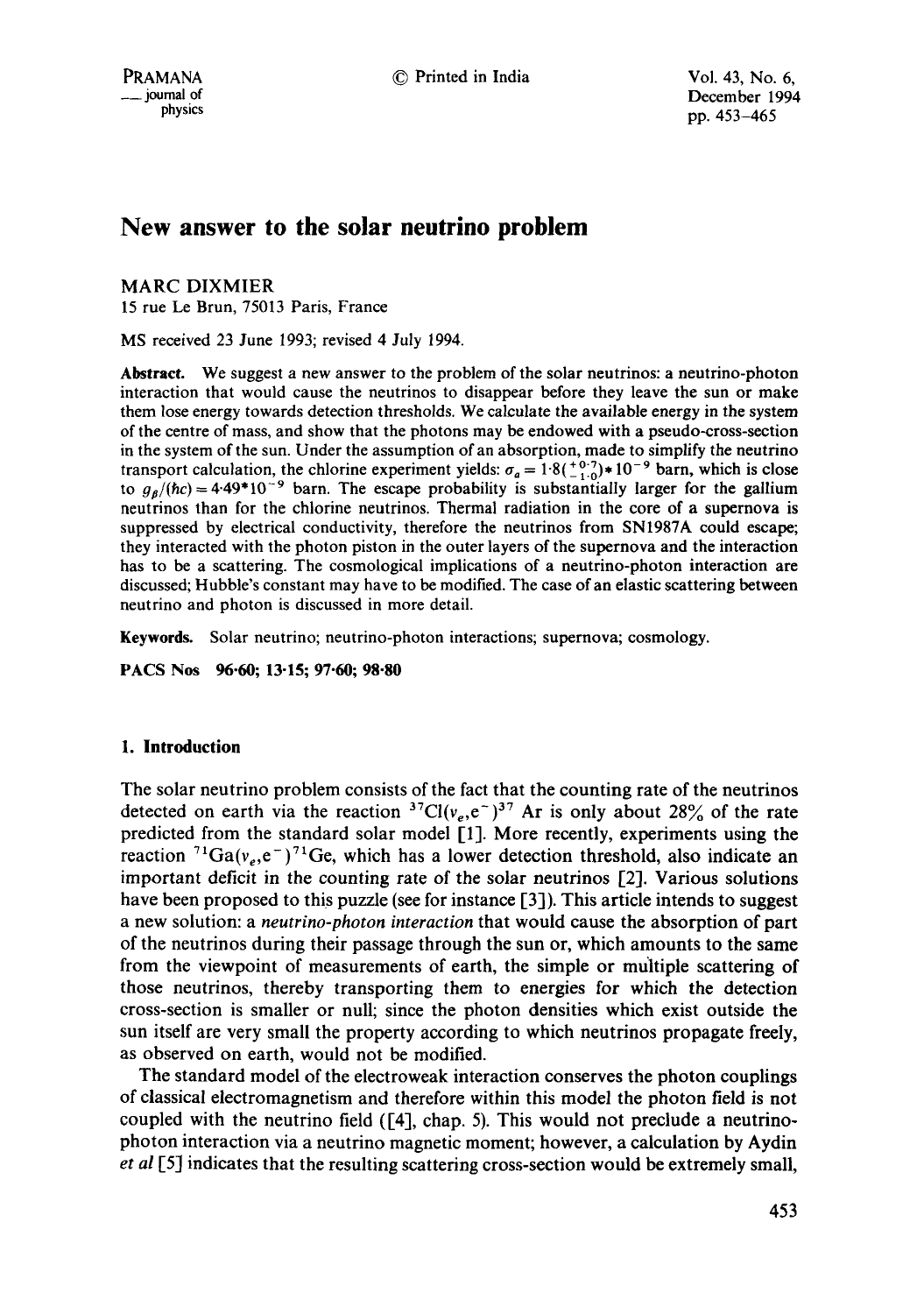*Marc Dixmier* 



**Figure I.** Possible Feynman diagrams of the neutrino-photon interaction.

considering the upper limits on the magnetic moment of the neutrino from astrophysics and from neutrino-electron scattering [6].

Cohen-Tannoudji suggested to us [7] that if the two W bosons exchanged between  $v_e$  and  $\gamma$  in the diagrams of figure 1 were strongly coupled the  $v_e - \gamma$  interaction would become a first-order process and could therefore give rise to a substantial cross-section (the existence of such strongly coupled pairs of  $W$  bosons has already been suggested by Chanowitz in his strong-coupling hypothesis to account for electroweak symmetry breaking, see [8], figure 2b). Das [9] has also shown that a spontaneous breaking of supersymmetry would lead to a neutrino-photon coupling.

The neutrino-photon weak coupling theory of Bandyopadhyay, Chaudhuri *et al*  (see for instance Bandyopadhyay  $[10, 11a]$ ) could also lead logically to a neutrinophoton interaction; it is to be noted, though, that according to Stothers [12] this theory is excluded by the astrophysical evidence regarding the cooling rates of white dwarfs and red supergiants, but a neutrino-photon interaction such as we assume in this article might reduce the impact of Stothers' argument.

Finally it should be observed that, within (stellar) plasmas, photons become plasmons endowed with rest mass, thereby allowing processes such as  $\gamma \rightarrow \gamma + \overline{\gamma}$  to take place [13].

In this article, we shall speculate no further on the possible causes of our postulated interaction but shall estimate the order of magnitude of the pseudo-cross-section that this interaction should have in order to account for the solar neutrino counting deficit, and shall speculate briefly on some other astrophysical implications of such an interaction.

# **2. Basics**

#### 2.1 *Black body radiation in vacuo*

Within an empty parallelepipedic box of volume  $V$ , the number of states for photons of energy comprised within the interval  $(E_{\gamma}, E_{\gamma} + dE_{\gamma})$  amounts to

$$
dN_{\gamma} = \frac{8\pi}{(hc)^3} VE_{\gamma}^2 dE_{\gamma}.
$$
 (1)

**454 Pramana - J. Phys., Vol. 43, No. 6, December 1994**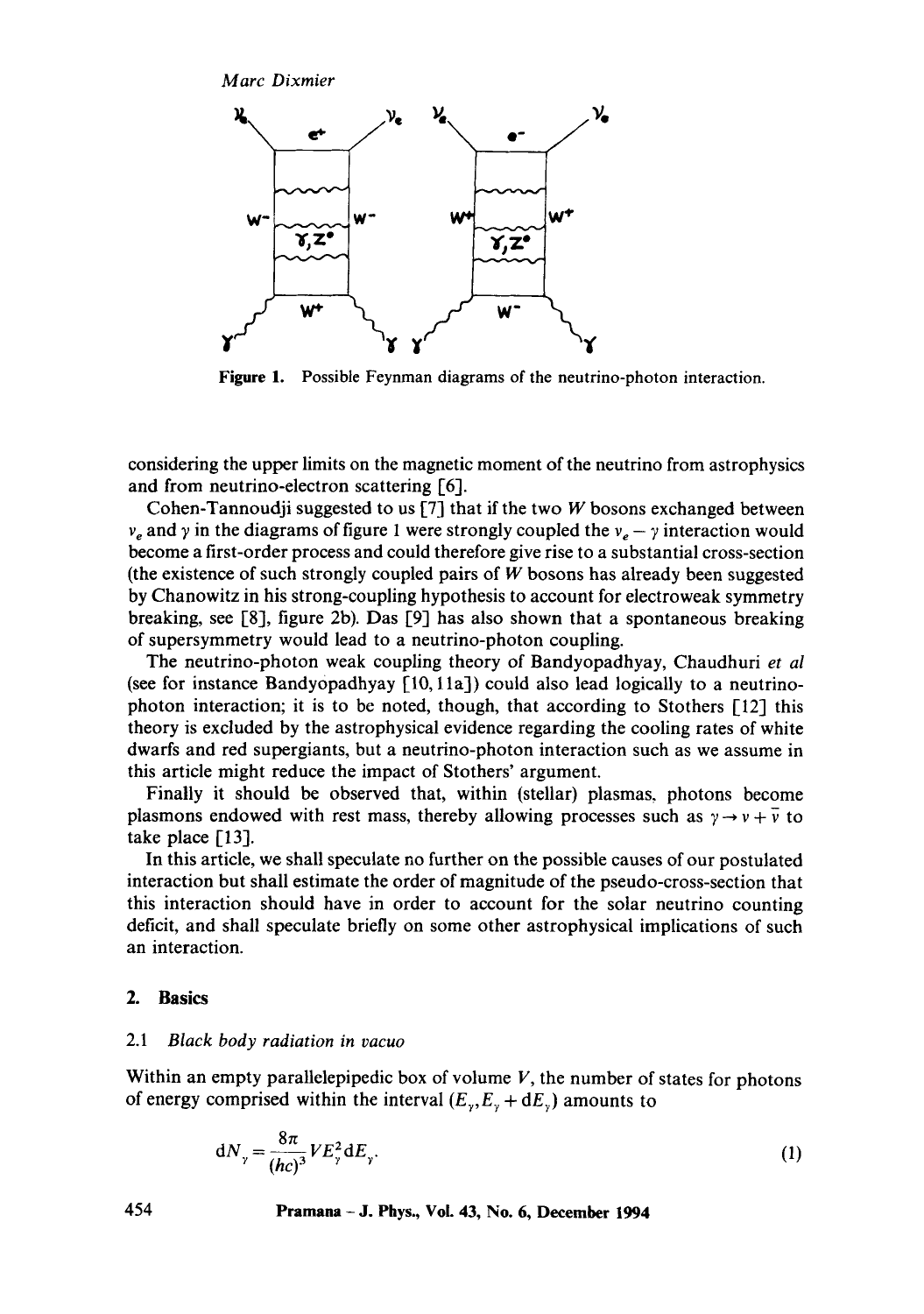Let us write

$$
x = \frac{E_{\gamma}}{kT} \tag{2}
$$

where  $k$  is the Boltzmann constant and  $T$  is the absolute temperature. The spectrum of the number of photons in vacuo assumes the form

$$
p(x) = \frac{1}{2\zeta(3)} \frac{x^2}{e^x - 1}
$$
 (3)

and the corresponding number density of photons is [14]

$$
n_{\gamma} = \rho \, T^3 \tag{4}
$$

$$
\rho = 16\pi\zeta(3)\left(\frac{k}{hc}\right)^3 = 2.0286(2)^*10^7 \,\gamma m^{-3} \,\text{K}^{-3}.\tag{5}
$$

The model of black body radiation in vacuo is currently in use, for instance in [16], to compute pressures and radiative heat transfer within stars. We shall use this model to evaluate the photon population within the sun; we shall see however in  $\S 4$ that this model is no longer valid in the central regions of a supernova.

#### 2.2 *Kinematics of the neutrino-photon interaction*

Since we are considering the interaction between two particles that propagate at limit velocity (we may neglect a possible rest mass of the neutrino within the energy domain considered [17]) we cannot as usual take for granted a reaction rate relative to the target density in the co-ordinate system of the centre of mass of the two particles.

Let **p** be the linear momentum of a particle and let  $E$  be its total energy, which boils down to its kinetic energy in the problem under discussion. Let us consider a neutrino and a photon with their directions of motion making an angle  $\psi$  in the non-primed co-ordinate system (co-ordinate system of the sun): see figure 2. The velocity of the centre of mass of the two particles is



**Figure 2.** Kinematics of the neutrino-photon interaction: $\mathbf{p}_{v_e}$  = linear momentum of the neutrino in the co-ordinate system of the Sun;  $\mathbf{p}_y = \text{linear momentum of}$ the photon in the same system;  $v =$  velocity of the centre of mass (system);  $\mathbf{p}'_{n}$  = linear momentum of the neutrino in that system.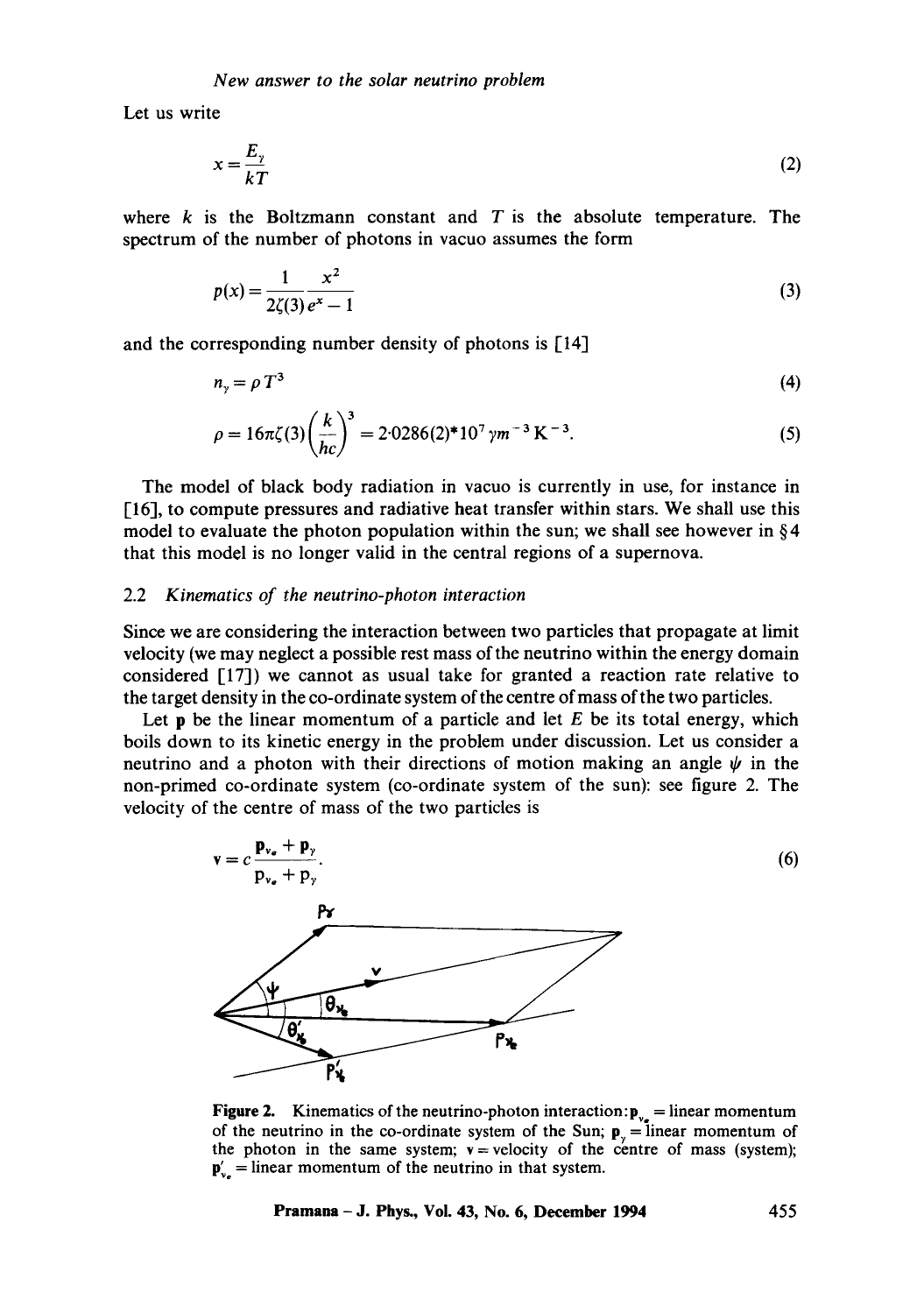Excluding the physically impossible case in which the neutrino and the photon move exactly in the same direction,

$$
\beta = \frac{|\mathbf{v}|}{c} < 1\tag{7}
$$

and the passage to the new co-ordinate system is allowed. Calculating  $|v|^2$ , we find:

$$
\beta = \left[1 - \frac{2p_{v_{*}}p_{y}}{(p_{v_{*}} + p_{y})^{2}}(1 - \cos \psi)\right]^{1/2},
$$
\n(8)

$$
(1 - \beta^2)^{1/2} = \frac{[2p_{v_*}p_{\gamma}(1 - \cos\psi)]^{1/2}}{p_{v_*} + p_{\gamma}}.
$$
\n(9)

Let  $\theta_{\nu_a}$  be the angle between v and the direction of motion of the neutrino, angle which is contained in the direction of planes defined by  $p_{v_a}$  and  $p_{v_i}$ ; we have

$$
\theta_{v_e} = \cos^{-1} \frac{p_{v_e} + p_{y} \cos \psi}{[(p_{v_e})^2 + (p_{y})^2 + 2p_{v_e} p_{y} \cos \psi]^{1/2}}
$$
(10)

The direction of v is completely defined by this formula and by the fact that v must be contained within the angle formed by  $p_{\nu}$  and  $p_{\nu}$ . Let us then define the Ox axis of thc non-primed co-ordinate system as parallel to v and in the same sense, so that  $v = |\mathbf{v}|$  in the adjunct Lorentz transform; then,  $E'_{v_e}$  being the total energy of the neutrino in thc co-ordinate system of the centre of mass (primed co-ordinate system), we find

$$
E'_{\nu_e} = c \left[ \frac{p_{\nu_e} p_\gamma (1 - \cos \psi)}{2} \right]^{1/2} \tag{11}
$$

and

$$
E'_{\nu} = E'_{\nu_{\tau}} \tag{12}
$$

as expected for particles with an equal rest mass, and the available energy is

$$
E'_{G} = [2(1 - \cos \psi)E_{v_{e}}E_{y}]^{1/2}.
$$
 (13)

For the component of  $\mathbf{p}'_{x}$  along the axis Ox', the adjunct Lorentz transform provides

$$
p'_{v_{\sigma},x} = \frac{(1 - \beta^2)^{1/2} p_{v_{\sigma}} - p_{y}}{\beta}
$$
 (14)

and

$$
\mathbf{p}'_{\mathbf{y},\mathbf{x}} = -\mathbf{p}'_{\mathbf{v}_{\mathbf{e}},\mathbf{x}}.\tag{15}
$$

Let now  $\theta'$ , be the angle between the axis Ox' and the direction of motion of the neutrino in the co-ordinate system of the centre of mass; we have

$$
\theta'_{\mathbf{v}_e} = \cos^{-1} \frac{\mathbf{p}_{\mathbf{v}_e} - \mathbf{p}_{\mathbf{y}}}{\left[ (\mathbf{p}_{\mathbf{v}_e})^2 + (\mathbf{p}_{\mathbf{y}})^2 + 2 \mathbf{p}_{\mathbf{v}_e} \mathbf{p}_{\mathbf{y}} \cos \psi \right]^{1/2}}.
$$
 (16)

The direction of  $p'_{y}$  is completely defined by this formula and by the fact that  $p'_{y}$ .

**456 Pramana - J. Phys., VoL 43, No+ 6, December 1994**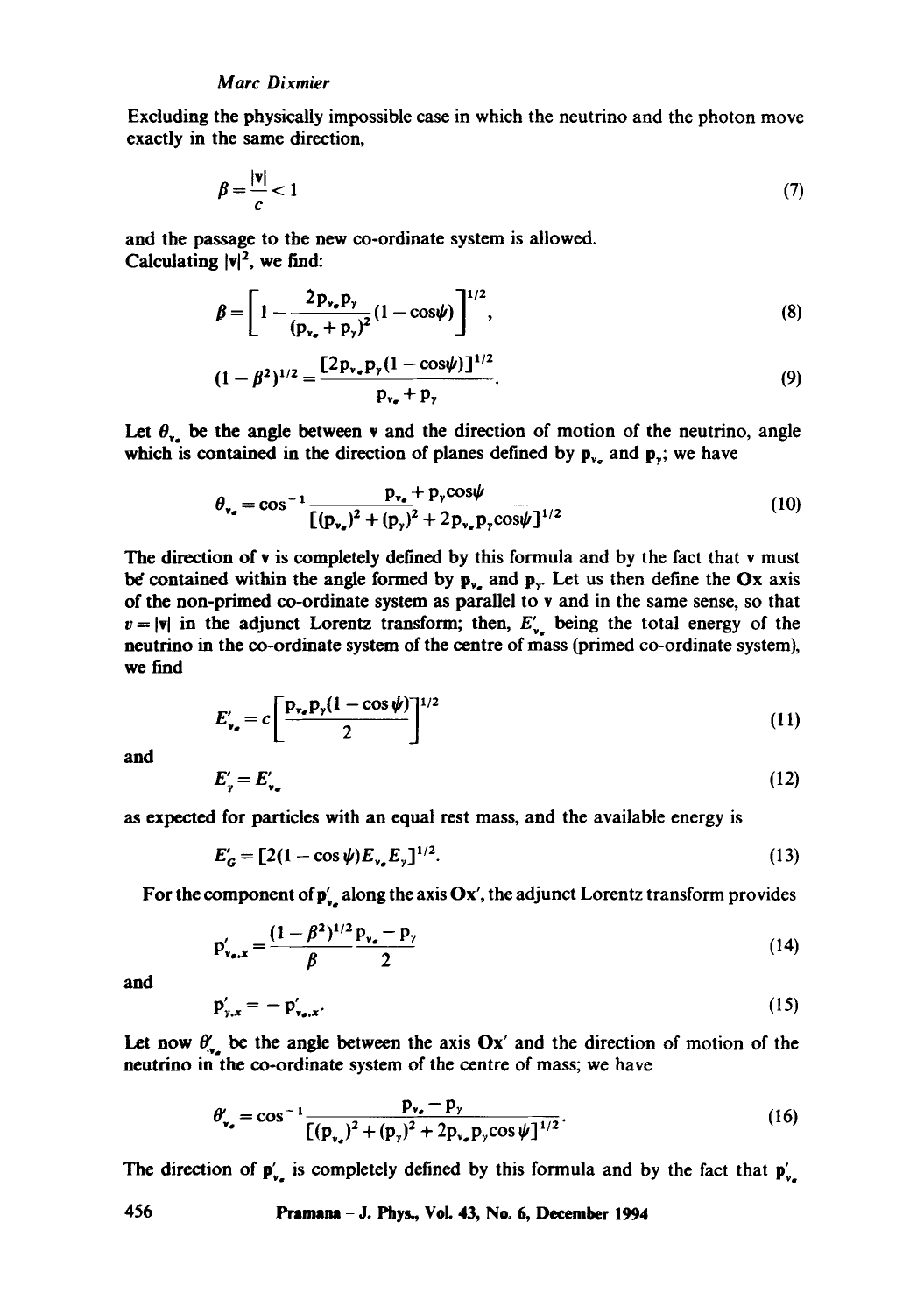*New answer to the solar neutrino problem* 

**Table 1.** Estimate  $(2 kTE_{\nu_e})^{1/2}$  of the available energy in the system of the centre of mass of  $v_e$  and  $\gamma$ , in KeV, as a function of the energy of the neutrino in MeV and of the temperature of the medium in million degree Kelvin.

| ٧e | 0.2 | 0.5 | າ  | 10  |
|----|-----|-----|----|-----|
|    | ł,  | Q   | 19 | 42  |
|    | 13  | 21  | 42 | 93  |
| 15 | 23  | 36  | 72 | 161 |

must be on the same side of v as  $\mathbf{p}_{v_e}$ ;  $\mathbf{p}'_{v_e}$  is located in the forward or backward hemisphere when  $E_{v_e} > E_{v}$  or  $E_{v_e} < E_{v}$ .

For a crude estimate of the available energy let us take  $\cos \psi = 0$  and  $E_y = kT$  in (13); we are thus led to table 1, which shows that  $E'_{\sigma}$  usually is in the order of the tens of keV.

In the absence of data about the nature of a neutrino-photon interaction, we cannot undertake a computation of the angular distribution of the reaction products; however, the case of an elastic scattering has been investigated in the Appendix.

As for each of the reaction rates that the total reaction rate must comprise, we may write it down, in the center-of-mass co-ordinate system, under the form

$$
\tau'_{v_e} = \sigma(E'_G) c n'_\gamma \tag{17}
$$

where  $\tau'_{\nu_{e}}$  is the reaction rate,  $\sigma$  has the dimension of a cross-section, c is the velocity of light and  $n'_y$  is the density, in the centre-of-mass co-ordinate system, of the photons having a typical energy  $E<sub>y</sub>$  and making a typical angle  $\psi$  with the neutrino motion in the co-ordinate system of the sun;  $\sigma$  must of course be averaged on the possible states of polarization of the photon and over the possible states of relative angular momentum.

When transposing the reaction rate from the centre-of-mass co-ordinate system to the co-ordinate system of the sun one has to apply a factor  $(1 - \beta^2)^{1/2}$  because of time dilation, but the target density has to be reduced by the same factor (it is higher in the c.m. co-ordinate system because of proper length contraction) so that the reaction rate relative to the target density,  $\sigma c$ , is conserved. Since the neutrino always propagates at velocity  $c$ , we may compute its interaction probability in the co-ordinate system of the sun as if the photons encountered by the neutrino were endowed with the "cross-section"  $\sigma(E'_{\alpha})$  in that co-ordinate system.

#### **3. Application to solar neutrino attenuation**

As for the standard solar model, we shall rely on the tables of values given in ([16], chap. 3,  $\S$  8) after a book by M. Schwarzschild. We need to know temperature as a function of radius, from which the number density of photons can be obtained through (4), and the relevant neutrino source as a function of radius. As for the total neutrino source, in a star such as the sun it is proportional to the fusion power density. The data of [16] only give the local power deposit, not taking into account the neutrinos, but the difference is negligible for the simplified calculation that we intend to achieve (let us however observe that following our hypothesis the neutrino interactions must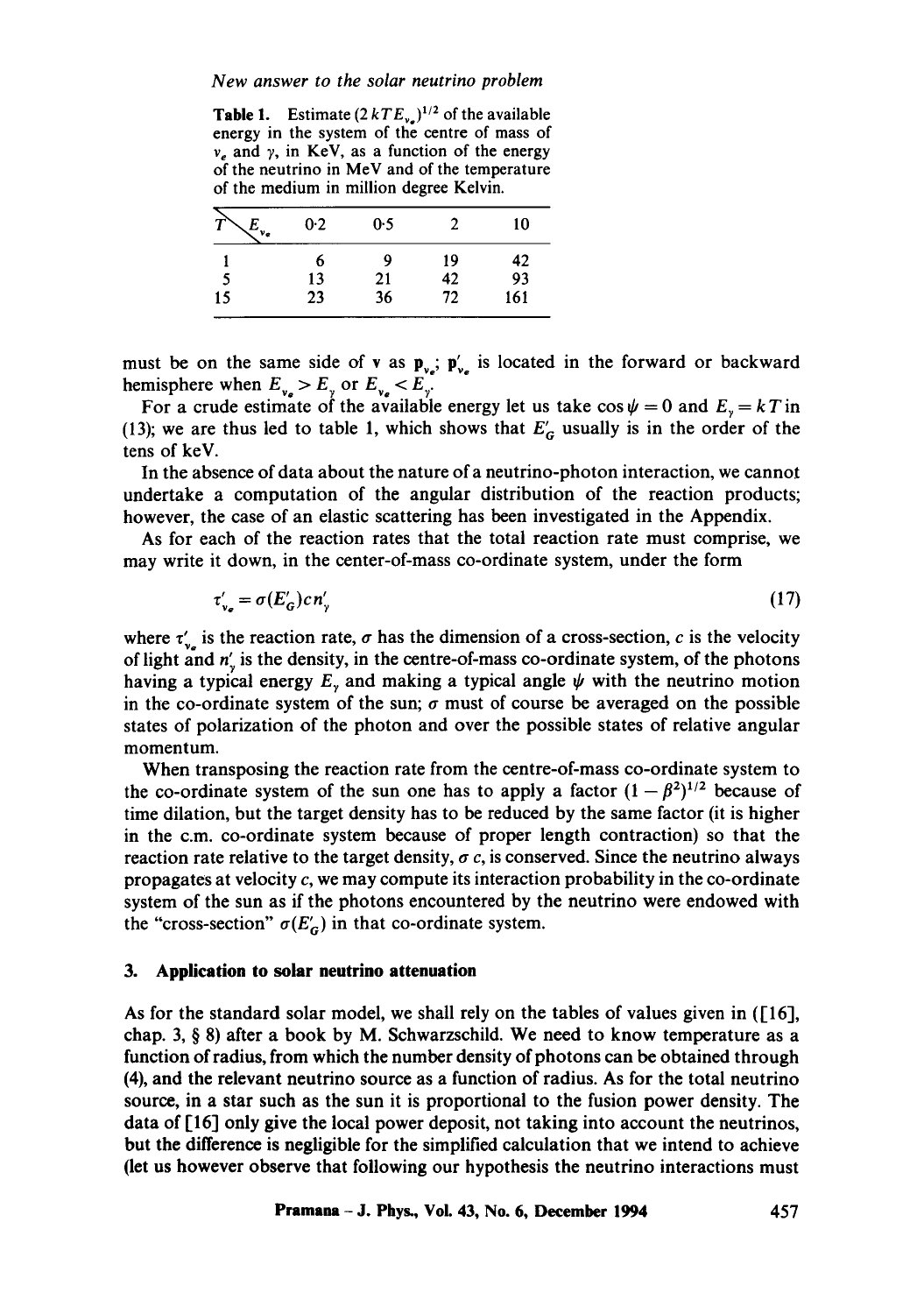

Figure 3. Photon number density and neutrino source density as functions of the distance from the centre of the Sun (standard model).



Figure 4. Integrated distributions of the mass and of the number of photons as functions of the distance from the centre of the sun (standard model: curve for mass is from  $[16]$ , figure 3-3).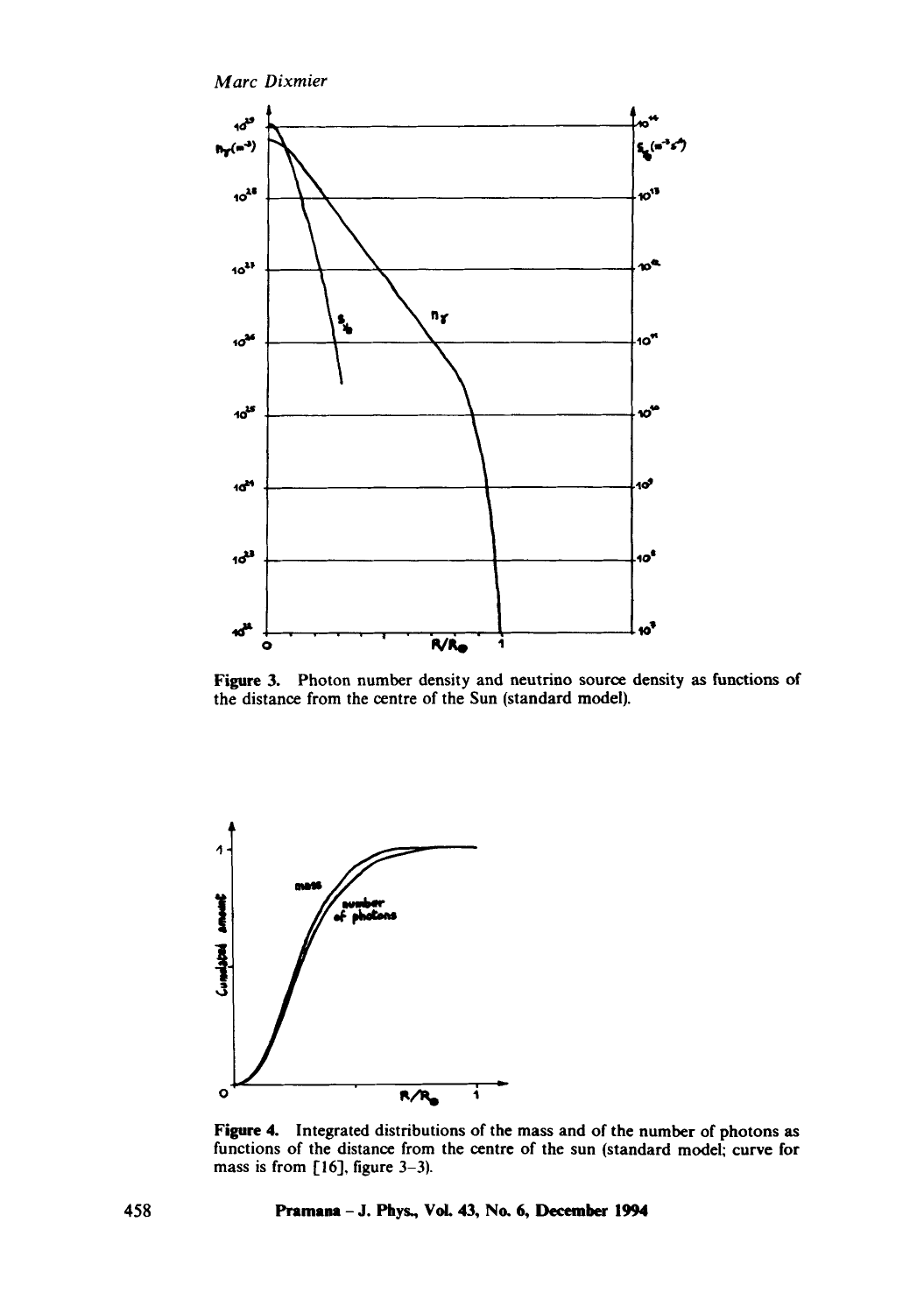produce an additional energy deposit, noticeably in the peripheral layers of the star, that could somewhat modify the solar model; we shall return to this issue in  $\S$  4).

Figure 3 represents the total neutrino source density and the photon number density as functions of the radius. In figure 4, one can see that the radial distribution of photons within the sun is roughly proportional to the radial distribution of mass and that nearly all the photons, as well as nearly all the mass, are contained within a sphere of radius  $0.7 * R_{\odot}$ ; we find that the total number of photons within the sun is  $1.10*10<sup>54</sup>$  whereas the total number of matter particles (electrons and nuclei) is  $1.94*10^{57}$ , or 1 photon per 1760 matter particles.

Figure 3 shows than the total neutrino source is much more concentrated near the centre of the sun than the photon distribution is, and J N Bahcall *et al* ([1], table 7) have shown that this is even truer of the high-energy neutrino sources. Since the escape probability  $P_0$  of a neutrino must have a minimum at the centre of the sun, it is therefore stationary around this point and a good approximation for computing the average value of  $P_0$  will be to assume that all high-energy neutrinos are being emitted at the very centre of the sun. In the absence of data about the neutrino-photon interaction we shall assume it to be an absorption in order to simplify the neutrino transport calculation, which then boils down to an integration (although we shall see in § 4 that the real interaction has to be a scattering), and, since  $(13)$  shows that the available energy  $E'_{\alpha}$  is not extremely variable, we shall attribute to the photons an average pseudo-cross-section independent of the temperature of the medium as well as of the energy of the neutrinos; this will at least provide us with an order of magnitude of the total pseudo-cross-section to account for solar neutrino attenuation. The escape probability of the high-energy neutrinos is therefore

$$
\overline{P}_0 \cong \exp\bigg(-\sigma_a \int_0^{R_{\odot}} n_{\gamma}(R) dR\bigg) \tag{18}
$$

According to Bahcall *et al* [1], the neutrino source of the sun without attenuation, as detected by <sup>37</sup>Cl nuclei, is worth (7.6  $\pm$  3.3) SNU [20], whereas the experiment on earth detects  $(2.1 \pm 0.3)$  SNU [21]; therefore

$$
\overline{P}_0 = 0.28^{+0.28}_{-0.11} \tag{19}
$$

Since

$$
\int_0^{R_{\odot}} n_{\gamma}(R) dR = 7.18 \times 10^{36} \gamma m^{-2}
$$
 (20)

there comes {20}:

$$
\sigma_a \approx 1.8(^{+0.7}_{-1.0}) \star 10^{-9} \,\text{barn.} \tag{21}
$$

As for the attenuation of the total neutrino source, a finite-difference computer calculation enabled us to find the corresponding  $\overline{P}_0$  as a function of  $\sigma_a$ . This curve is shown in figure 5; with the above range of values for  $\sigma_a$ , there comes

$$
\overline{P}_0 = 0.41^{+0.25}_{-0.21} \tag{22}
$$

This could account for the apparently higher rate of capture of neutrinos by  $^{71}Ga$ in the preliminary results of the gallium experiments [2].

If we consider the physical coefficient  $g_{\beta}$  in the Hamiltonian of  $\beta$  disintegration

Pramana – J. Phys., Vol. 43, No. 6, December 1994 
$$
459
$$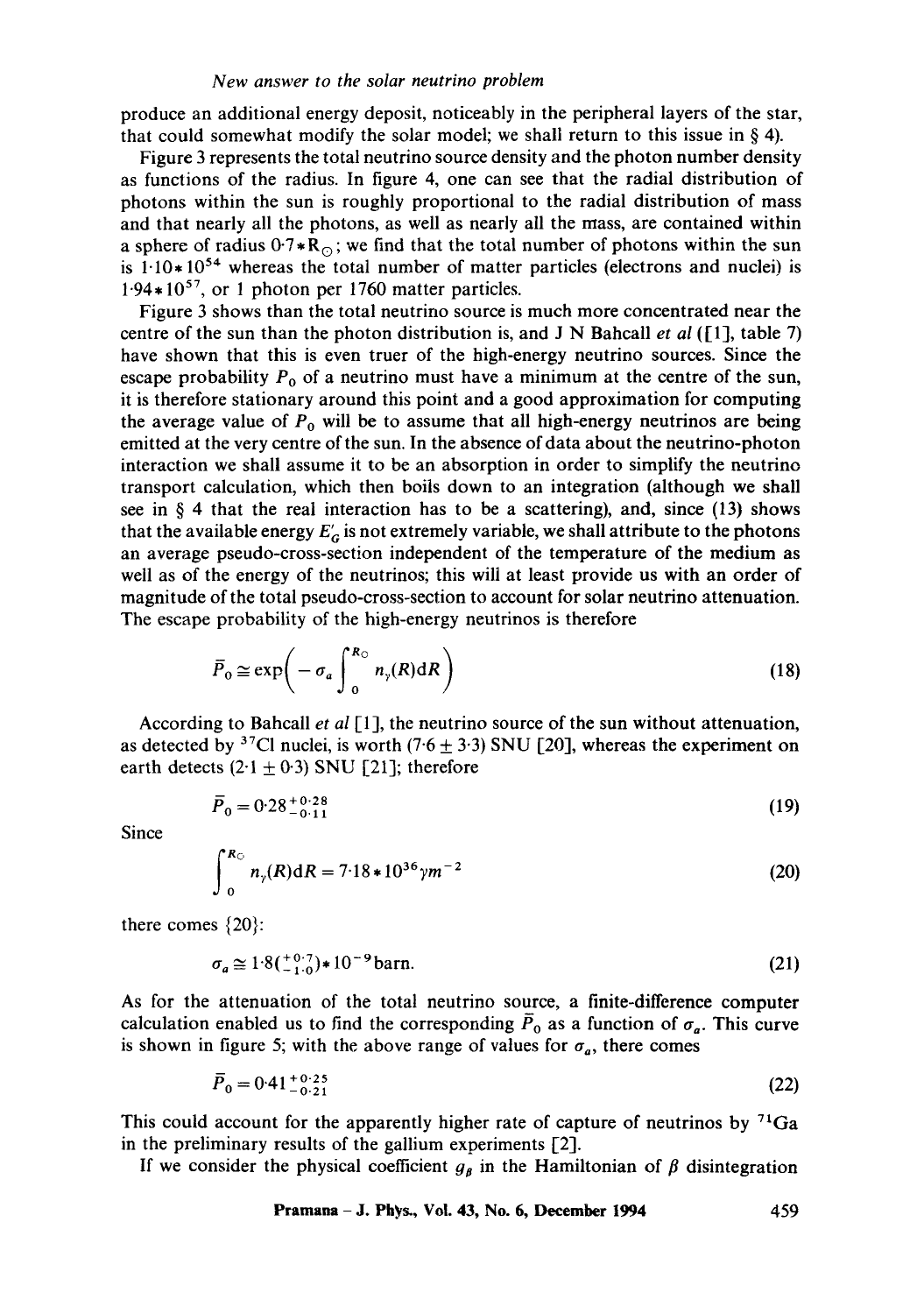

Figure 5. Average probability for a neutrino to leave the sun as function of the pseudo-cross-section of the photon, in the case of an absorption.

([22], chap. 15, § 6) we may deduce a quantity  $\sigma'$  having the dimension of a crosssection

$$
\sigma' = \frac{g_{\beta}}{\hbar c} = 4.485(13) * 10^{-9} \text{ barn}
$$
 (23)

which is very close to  $\sigma_a$ ; we believe that this unlikely coincidence is a strong argument in favour of our hypothesis.

The idea of a neutrino-photon interaction is reminiscent of the Compton effect and suggests the idea of a neutrino that would only be a neutral electron  $[23]$ ; the Thomson cross-section is of course much larger than  $\sigma'$ .

## **4. Application to supernova SNI987A**

In a star such as the sun, the inferior cut-off energy of the plasma for electromagnetic waves

$$
E_p = \hbar e \left( \frac{n_e}{\varepsilon_0 m_e} \right)^{1/2} \tag{24}
$$

( $\varepsilon_o$  being the vacuum permittivity,  $n_e$  the electron density and  $m_e$  the electron mass) is always small when compared to *kT:* using the data of Kourganoff [16] we find that, at the centre of the sun,  $E_p = 0.29 \,\text{keV}$  and  $kT = 1.26 \,\text{keV}$ ; at  $R/R_\odot = 0.3$ ,  $E_p = 0.097$  keV and  $kT = 0.59$  keV; at  $R/R_\odot = 0.7$ ,  $E_p = 0.0093$  keV and  $kT = 0.16$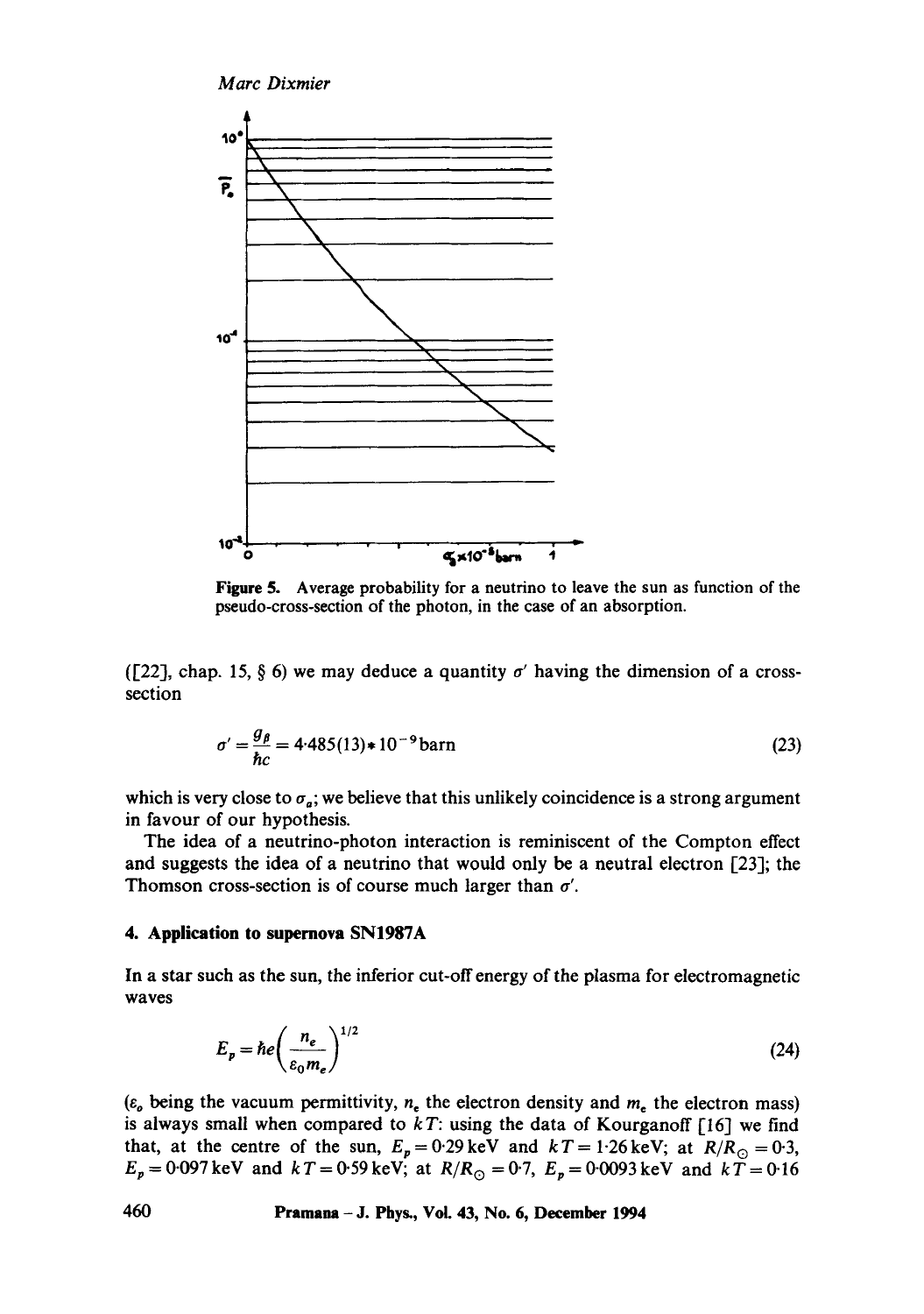keV. But such is not the case inside a supernova, where the cut-off energy becomes much larger than  $kT$ . Consider first the centre of a pre-supernova of 15 solar masses ([24], figure 1): for temperature  $T = 7.62*10^9$  K and density  $d = 9.95*10^{12}$  kg m<sup>-3</sup>, assuming for the sake of simplicity totally ionized <sup>56</sup>Fe, there comes : $E_p = 1.96$  MeV and  $kT = 0.66$  MeV. Away from the centre  $E<sub>p</sub>$  decreases with respect to  $kT$ . Both become equal to  $0.56$  MeV at a radius of  $560$  km enclosing  $0.85$  solar mass; after that  $E<sub>n</sub>$  fast becomes much smaller than  $kT$ . Consider next, after the implosion has occurred, a neutron star at the density of nuclear matter, or  $3*10^{17}$  kg m<sup>-3</sup>, but with still 25% of protons ([25]; the assumption on the relative concentration of protons, which falls to 5% in a star that has cooled off, is not essential), there comes:  $E_p =$ 250 MeV, whereas  $kT$  may be of the order of 10 MeV.

These are about the conditions that exist in the core of a supernova after collapse [24]; therefore the density of photons even at thermal equilibrium must be very small. However the conditions at the so-called neutrinosphere, about 40 km from the centre, are relatively softer:  $kT \sim 5$  MeV and  $d \sim 10^{14}$  kg m<sup>-3</sup> [24] which with the very crude approximation of totally ionized <sup>56</sup>Fe gives  $E_p = 6.2$  MeV; therefore the photon density, although smaller than that of black body radiation in vacuo, can be up to the same order of magnitude.

Let us assume that the absorption pseudo-cross-section that we have already found to account for the solar neutrino deficit still holds although we are now dealing with hard photons and hard neutrinos and anti-neutrinos (what follows would not necessarily apply to other neutrino flavours than that of the electron). From (4) and (21), assuming black-body radiation in vacuo and neglecting the flow velocity of stellar matter, the locally defined mean-free-path of the neutrinos, considering only their interaction with the photons, is

$$
\Lambda = (\sigma_a \rho T^3)^{-1} \sim (6.5 \times 10^9 / T)^3. \tag{25}
$$

At the centre of the sun we would have  $\Lambda = 88,000$  km. For  $kT = 5$  MeV we have  $\Lambda = 1.4$  mm; for  $kT = 1$  MeV,  $\Lambda = 176$  mm; for  $kT = 100$  keV,  $\Lambda = 176$  m; for  $kT = 10 \text{ keV}, \Lambda = 176 \text{ km}$  and for  $kT = 1 \text{ keV}, \Lambda = 176,000 \text{ km}.$ 

The neutrinos can actually leave the star since they have been observed in the case of SN1987A [26, 27] therefore their interaction with the photons must be a scattering. This would not preclude  $\bar{v}_e$  detection on earth since we are dealing with hard neutrinos, of the order of tens of MeV on arrival.

What will therefore happen is that the  $v_e$  emitted through electronic capture on nuclei in the core matter and the v,  $\bar{v}$  (or at least the  $v_e$ ,  $\bar{v}_e$ ) emitted during the cooling-off of the core will push on the stellar matter, via the photon distribution within that matter, at a radius of the order of but smaller than that of the so-called neutrinosphere, and expel the outer layers of the star with tremendous energy. These neutrinos as well as those trapped inside the ejecta will finally be released when the ejecta cool off or are dispersed, and will rejoin in outer space those which have already been able to diffuse through the outer layers of the star (thus contributing in their own way to the ejection process). All these must have contributed to the time spread of about 10 s of the neutrino burst detected on earth. Here is a new answer to the puzzle of how the explosion of type II supernovae is at all possible [28].

One should observe that the introduction of a cut-off energy for the photons tends to reduce radiation pressure and, which is more important, radiative heat transfer; a complete study of this problem would also take into account the presence of a general magnetic field and the role of the polarons.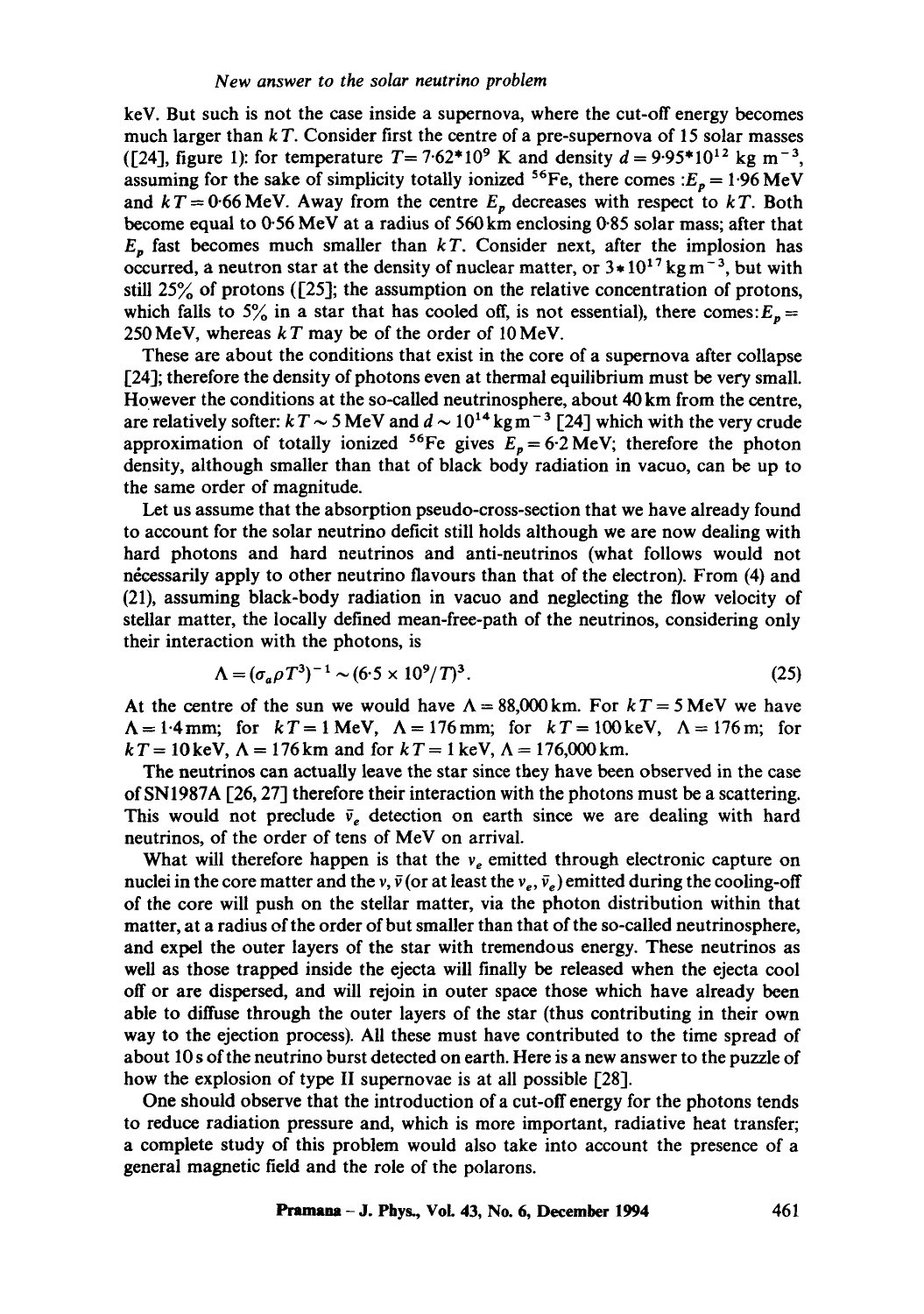#### **5. Other implications of a neutrino-photon interaction**

It suffices to look at the value of the optical thickness in (20) to understand that a neutrino-photon interaction cannot be directly observed on earth, even using a powerful focussed laser beam. One should rather count on the discovery of a subnuclear reaction in which that interaction would be an intermediate step or hope for a theoretical prediction that would also account for the agreement between  $\sigma_a$ and  $\sigma'$ . One should also look at the consequences of such an interaction for stellar balance and stellar evolution in general.

On the other hand, a neutrino-photon interaction may have important consequences in cosmology. For instance, let us consider a photon from the big bang which has been travelling through space since the origin of our universe; let us assume that this photon encounters along its way the current density of primordial  $v_e$  and  $\bar{v}_e$ , estimated at 1.1\*10<sup>8</sup> v m<sup>-3</sup> [29]. The optical thickness of the neutrinos encountered by this photon will then be about

$$
\frac{2\,cn_{\nu}}{3\,H_{0}} = 9*10^{33}\,\nu\,\mathrm{m}^{-2} \tag{26}
$$

where H<sub>0</sub> is Hubble's constant, taken by us to be  $\approx$  75 km/(s Mpc). Since the kinematics before the interaction are symmetrical between photon and neutrino--still assuming the rest masses to be negligible—if we apply bluntly the cross-section found in  $\S 3$ to  $\bar{v}_e$  as well as  $v_e$ , we find that the photon has  $0.16\%$  chances to interact with a neutrino before reaching us. The probability of interaction is, in fact, much higher and even infinite, since the density of primordial neutrinos in the aged universe decreases as  $[\mathcal{R}(t)]^{-3}$ ,  $\mathcal{R}(t)$  being the radius of the universe at age t. Of course, one should also take into account the other neutrino flavours.

It is to be noted that if the photon-neutrino interaction is an elastic scattering the neutrino population of the universe will stay in thermal equilibrium with its photon population well after it has ceased to be coupled with nuclei.

It general, there would be an attenuation of the photons coming from far-remote sources which should lead to a reassessment of Hubble's constant, leading to an increase in its value since the distance of the sources would currently be overestimated.

On the other hand, it has been observed that, if the rest mass of the neutrinos is larger than  $1 \frac{eV}{c^2}$ , they may be captured by the gravitational field of galaxies [29]. Karoji *et al* have discovered an excess redshift for the light sources that are visible through galactic clusters [30]. To explain this effect, these authors rule out summarily the idea of a neutrino-photon interaction; however, as they themselves notice, the type of interaction required to explain this excess redshift without suppressing **the**  punctual appearance of the sources is a scattering with a very large cross-section and a very small exchange of transverse momentum. If this was by any chance the ease, Hubble's constant would have to be strongly reduced with respect to the currently accepted values.

# **6. Conclusion**

In this article, we propose a new answer to the problem of the sub-detection of the solar neutrinos: a neutrino-photon interaction which would cause the neutrinos to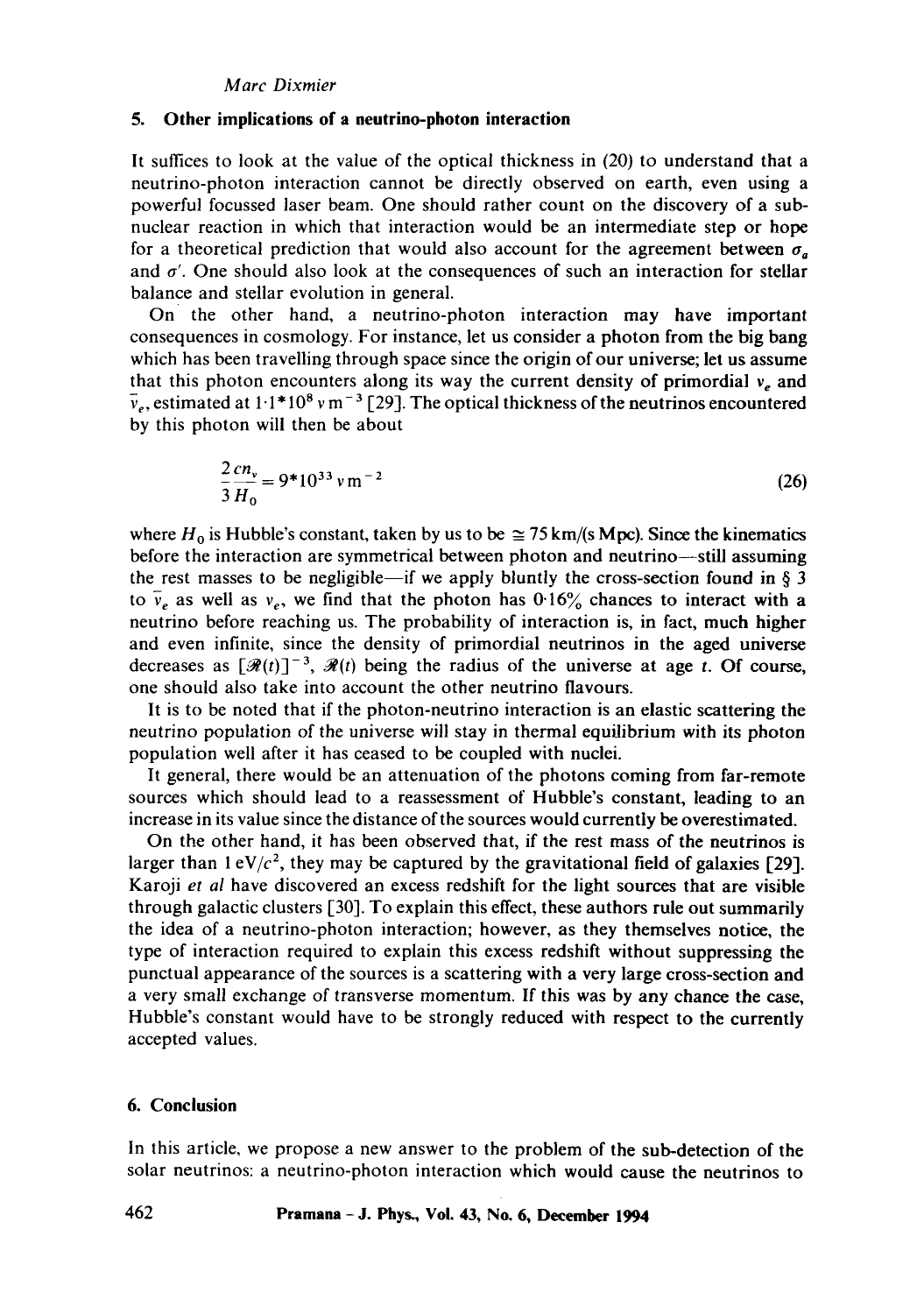# *New answer to the solar neutrino problem*

disappear before they leave the sun or which would make them lose energy. The assumption of an absorption, made to simplify the transport calculation, leads to:  $\sigma_a \approx 1.8*10^{-9}$  barn, in striking agreement with the quantity of the same dimension deduced from the Hamiltonian of  $\beta$  disintegration. The detection probability is substantially larger for the gallium than for the chlorine neutrinos. The observation of the neutrinos from SN1987A does not contradict our hypothesis since thermal radiation is strongly suppressed in the core of a supernova by the electrical conductivity of the medium; the neutrinos interact with the photon piston present in the outer layers of the supernova, thus contributing to their ejection, and the interaction must definitely be a scattering. Our interaction is difficult to observe on earth but it has important implications in astrophysics and cosmology. Word is now to the theoreticians.

## **Acknowledgements**

The author thanks Dr C Thomas de Montpreville for his help with the computer calculations and the bibliographic search for this article. He also thanks the referee for bringing his attention on to new aspects of the supernova problem.

#### **Appendix**

#### *Elastic scattering between a neutrino and a photon*

As announced in  $\S 2.2$  we are going to investigate the case of an elastic scattering, analogous with the Compton effect. Let  $q'_{v_e}$  be the kinetic momentum of the neutrino in the c.m. system after the interaction has taken place  $(q'_v)$  need not be contained within the plane of figure 2) and let  $F'_{y}$  be the corresponding energy, which must be equal to  $E'_{v_e}$  in this case; finally, let  $i'_{v_e}$  be the angle between  $\mathbf{q}'_{v_e}$  and v. Let  $\mathbf{q}_{v_e}$ ,  $F_{v_e}$  and  $i'_{v_e}$  be the corresponding elements in the system of the sun. The adjunct Lorentz transform yields

$$
\cos i_{\nu_e} = \frac{\cos i'_{\nu_e} + \beta}{1 + \beta \cos i'_{\nu_e}}\tag{A1}
$$

If all the domain of values of  $i'_{\nu_e}$  is covered the same is true for  $i_{\nu_e}$ ; of course, for  $i_{v_e}$ , the forward domain of directions with respect to v is favoured.

| pholon.                                            |                                                   |                                                                              |  |  |
|----------------------------------------------------|---------------------------------------------------|------------------------------------------------------------------------------|--|--|
| $\cos i'_{\text{v}_e}$                             | $\cos i_{\nu_e}$                                  |                                                                              |  |  |
| $-1$                                               |                                                   | $E'_{v_n}[(1-\beta)/(1+\beta)]^{1/2}$                                        |  |  |
| $-\beta$                                           | 0                                                 | $E'_{v} (1 - \beta^2)^{1/2} = E_{v_e} E_y (1 - \cos \psi) / (E_{v_e} + E_y)$ |  |  |
| 0                                                  | β                                                 | $E'_{v_{e}}/(1-\beta^2)^{1/2} = (E_{v_{e}} + E_{v})/2$                       |  |  |
|                                                    |                                                   | $E'_{v_{\alpha}}[(1+\beta)/(1-\beta)]^{1/2}$                                 |  |  |
| $-\cos\theta'_{\nu_e}$<br>$\cos \theta'_{\rm v_e}$ | $\cos(\psi - \theta_{v_e})$<br>$\cos\theta_{v_e}$ | $E_{\nu_e}$                                                                  |  |  |

Table 2. Energy of the neutrino after an elastic scattering with a photon.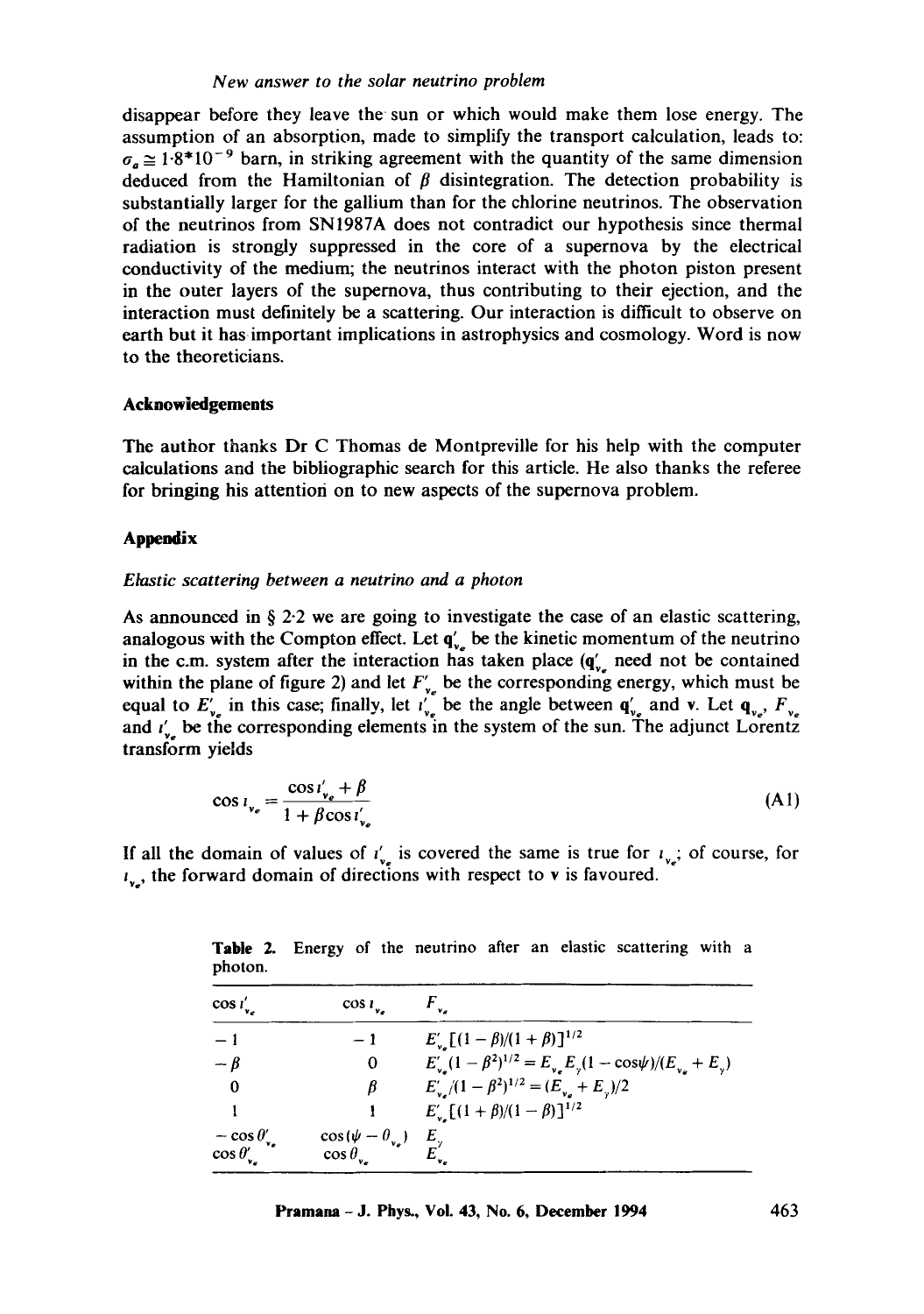The adjunct Lorentz transform also yields

$$
F_{v_e} = E'_{v_e} \frac{(1 - \beta^2)^{1/2}}{1 - \beta \cos i_{v_e}}
$$
 (A2)

and we may draw up table 2. If the domain of values of  $i'_{\nu}$  is homogeneously covered the interaction is a powerful slowing-down in the co-ordinate system of the sun, since the neutrino and the photon may even exchange their energies. On the other hand, it may also happen that the neutrino gain energy through its interaction with the photon: such is the case when  $t'_{\mathbf{v}_e} < \theta'_{\mathbf{v}_e}$ ; that is logical since the interaction might be part of a thermalization process. Of course, in any eventuality we have

 $0 \leq F_{v_{n}} \leq E_{v_{n}} + E_{v_{n}}$  (A3)

## **References**

- [1] J N Bahcall *et al, Rev. Mod. Phys.* 54, 767 (1982)
- [2] M Cribier and D Vignaud, La *Recherche,* 246, p. 1052 (1992)
- [3] J N Bahcall, *Neutrino astrophysics,* C.U.P (1989)
- [4] K Grotz and H V Klapdor, *The weak interaction in nuclear, particle and astrophysics*  (Adam Hilger) (1990)
- [5] Z Z Aydin, A O Barut and I H Duru, *Phys. Rev.* D28, 2872 (1983)
- [6] J Bernstein, Ruderman M and G Feinberg, *Phys. Rev.* 132, 1227 (1963)
- [7] G Cohen-Tannoudji, private communication (1987)
- [8] M S Chanowitz, in *"Results and perspectives in particle physics',* rencontres de physique de la vallee d'Aoste; Gif-sur-Yvette, editions Frontieres; edited by M Greco (1987)
- [9] A Das, *Int. J. Theor. Phys.* 23, 295 (1984)
- [10] P Bandyopadhyay, *Nuovo Cimento 38,* 1912 (1965)
- [11] P Bandyopadhyay, *Nuovo Cimento* A55, 367 (1968)
- [1 la] P Bandyopadhyay, *Phys. Rev.* 173, 1481 (1968)
- [12] R B Stothers, *Phys. Rev.* D2, 1417 (1970)
- [13] J B Adams, M A Ruderman and C -H Woo, *Phys. Rev.* 129, 1383 (1963)
- [14] Throughout this article we refer to the values of the fundamental constants given in the evaluation by Barry N Taylor and Stanley J Brodsky which is reproduced in [15]
- [15] Particle Data Group, *Particle Properties Data Booklet,* April 1982, Lawrence Berkeley Laboratory, 1982
- [16] V Kourganoff, *Introduction to advanced astrophysics,* (Dordrecht, D. Reidel Publishing Co, 1980)
- [17] The most recent upper limits on the rest mass of the electron anti-neutrino from the  $\beta$ disintegration of tritium are  $17.6 \text{ eV}/c^2$  [18] and  $13.4 \text{ eV}/c^2$  [19]
- [18] M Fritschi *et al, Phys. Lett.* B173, 485 (1986)
- [19] J F Wilkerson *et al,* in *New and exotic phenomena* '90', rencontres de Moriond, edited by O Fackler and J Tran Thanh Van, January 1990; Gif-sur-Yvette, editions Frontieres (1990)
- [20] 1 Solar neutrino unit =  $10^{-36}$  absorption per target particle and per second on earth; 1 barn =  $10^{-28}$  m<sup>2</sup>
- [21] B T Cleveland, R Davis Jr and J K Rowley, in *Weak interactions as probes of unification,*  A.I.P. Conference Proceedings edited by G B Collins *et al* #72, p. 322 (1981)
- [22] R Omnes, *Introduction a l'Etude des Particules Elementaires,* (Paris, Ediscience, 1970)
- [23] Is  $(e, v<sub>e</sub>)$  an isospin doublet like  $(n, p)$ ? The law of conservation of the leptonic number would then be of the same nature as that of the baryonic number
- [24] S E Woosley and T A Weaver, *Ann. Rev. Astron. Astrophys.* 24, 205 (1986)
- [25] R I Epstein and C J Pethick, *Europhys. News,* 11, 7 (1980)
- [26] K Hirata et al, Phys. Rev. Lett. **58**, 1490 (1987)
- [27] R M Bionta, G Blewitt, C B Bretton and D Casper, *Phys. Rev. Lett.,* 58, 1494 (1987)